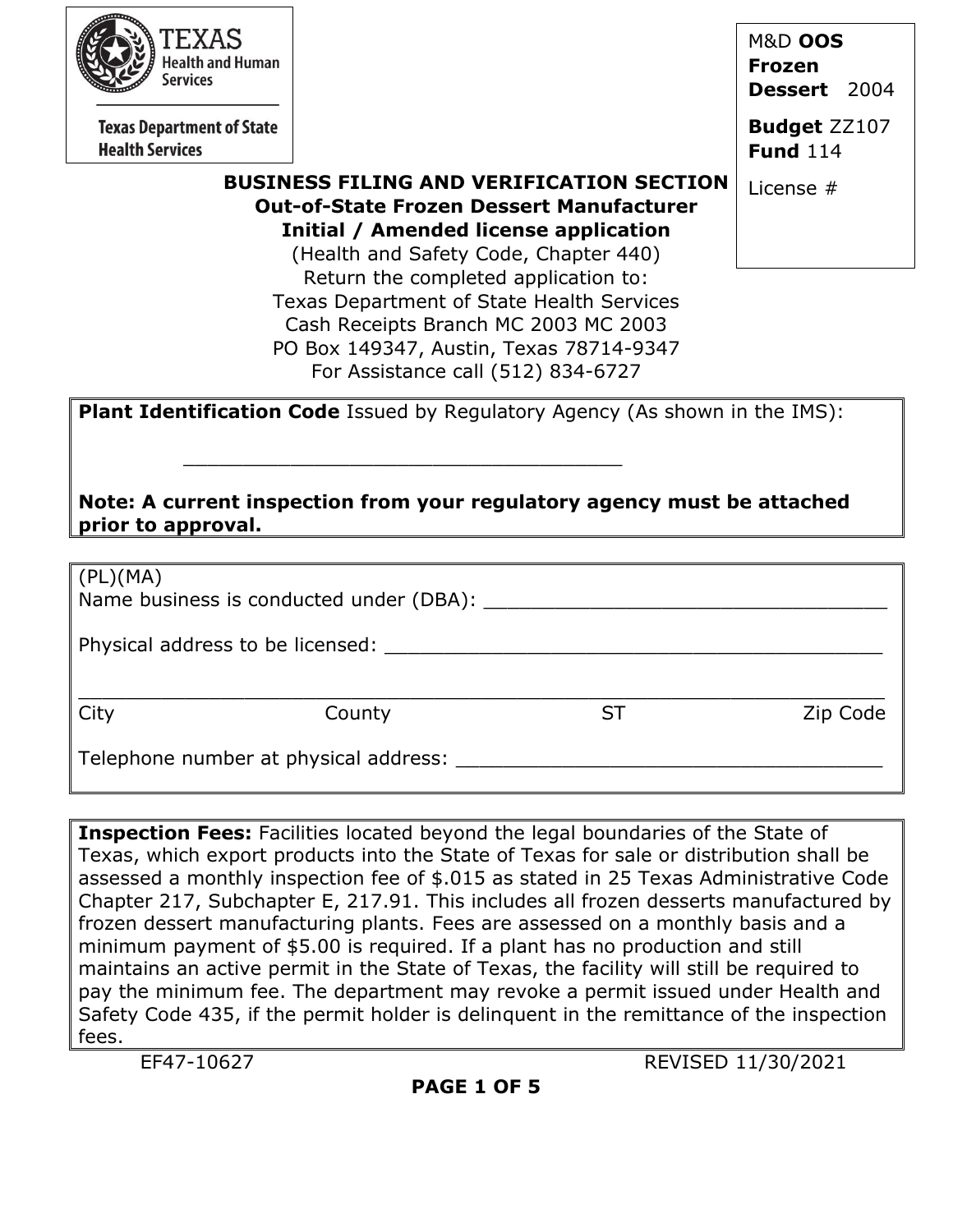**List of Products Distributed in Texas (attach a list if needed):**

**Name(s), Address(es), Telephone number(s), of distribution point(s) in Texas (attach an additional list of needed).** \_\_\_\_\_\_\_\_\_\_\_\_\_\_\_\_\_\_\_\_\_\_\_\_\_\_\_\_\_\_\_\_\_\_\_\_\_\_\_\_\_\_\_\_\_\_\_\_\_\_\_\_\_\_\_\_\_\_\_\_\_\_\_\_\_\_ \_\_\_\_\_\_\_\_\_\_\_\_\_\_\_\_\_\_\_\_\_\_\_\_\_\_\_\_\_\_\_\_\_\_\_\_\_\_\_\_\_\_\_\_\_\_\_\_\_\_\_\_\_\_\_\_\_\_\_\_\_\_\_\_\_\_ \_\_\_\_\_\_\_\_\_\_\_\_\_\_\_\_\_\_\_\_\_\_\_\_\_\_\_\_\_\_\_\_\_\_\_\_\_\_\_\_\_\_\_\_\_\_\_\_\_\_\_\_\_\_\_\_\_\_\_\_\_\_\_\_\_\_

 $\_$  , and the set of the set of the set of the set of the set of the set of the set of the set of the set of the set of the set of the set of the set of the set of the set of the set of the set of the set of the set of th

 $\_$  , and the set of the set of the set of the set of the set of the set of the set of the set of the set of the set of the set of the set of the set of the set of the set of the set of the set of the set of the set of th

 $\_$  , and the set of the set of the set of the set of the set of the set of the set of the set of the set of the set of the set of the set of the set of the set of the set of the set of the set of the set of the set of th

**Verification:** I swear or affirm that all information in this application is true and correct. I further certify by signature hereon that I am authorized to execute this document on behalf of the corporation, I am not currently delinquent in the payment of any corporation franchise taxes owed the State of Texas under chapter 171, Tax Health & Safety Code, nor am I delinquent in the payment of any child support owed under Chapter 232, Family Code. I further certify that I have read and understood Chapter 435 of the Health & Safety Code, and the applicable provisions of 25 TAC, Chapter 217, and agree to abide by them.

|            |  | Date: Date:                                                                                |
|------------|--|--------------------------------------------------------------------------------------------|
| Print name |  |                                                                                            |
|            |  |                                                                                            |
| Signature  |  |                                                                                            |
|            |  | <b>Title:</b> $\Box$ Owner $\Box$ President $\Box$ Partner $\Box$ Corporate Designee/Agent |
| EF47-10627 |  | REVISED 11/30/2021                                                                         |

**PAGE 2 OF 5**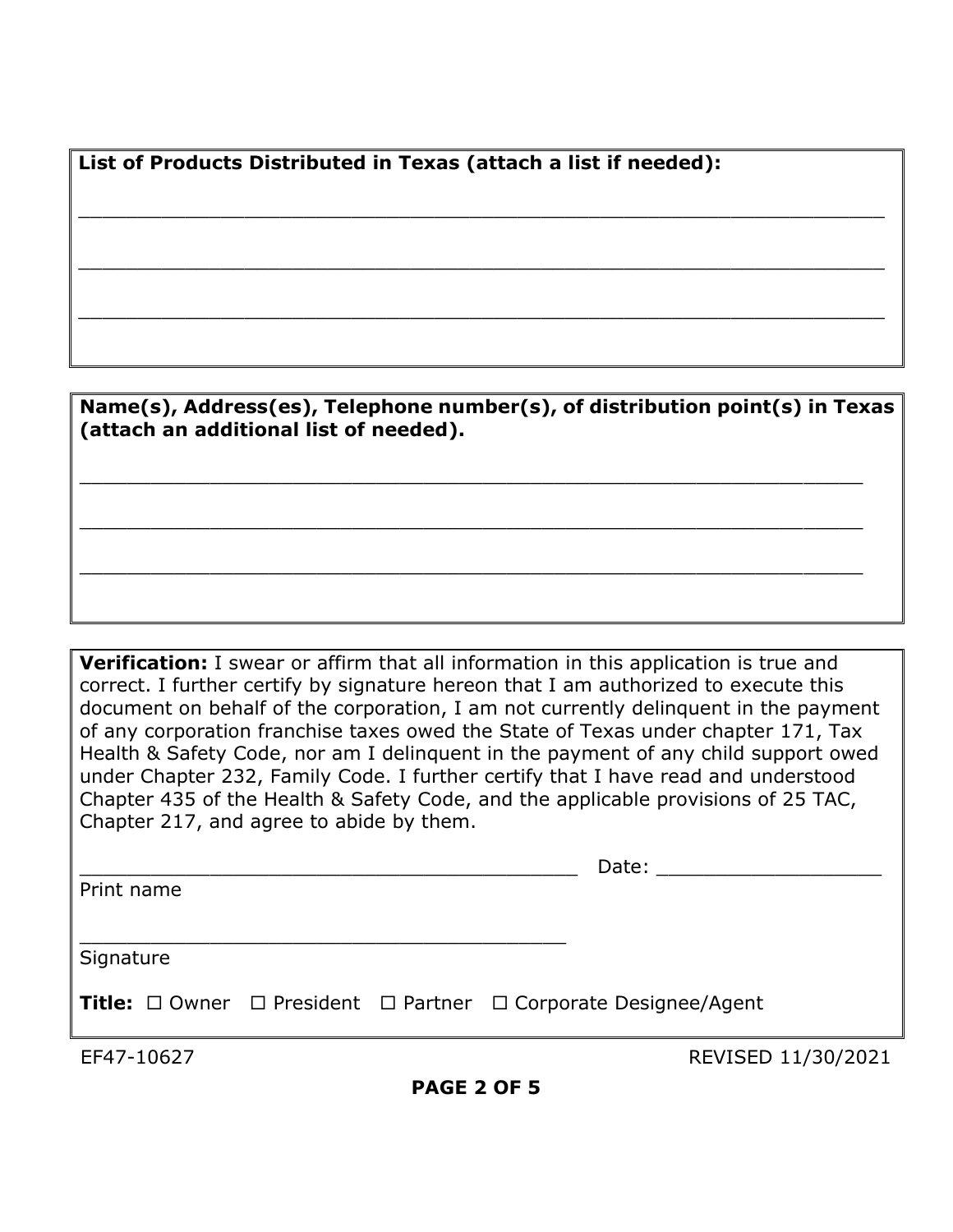| <b>Purpose of this application:</b> Mark appropriate box to <b>indicate</b> purpose of this<br>application and/or any changes in the status of firm. |  |  |
|------------------------------------------------------------------------------------------------------------------------------------------------------|--|--|
| □ <b>New</b> Estimated start date of regulated activity: ____________________________                                                                |  |  |
| $\Box$ Change in ownership:                                                                                                                          |  |  |
|                                                                                                                                                      |  |  |
|                                                                                                                                                      |  |  |
| Amended:                                                                                                                                             |  |  |
|                                                                                                                                                      |  |  |
|                                                                                                                                                      |  |  |
|                                                                                                                                                      |  |  |
|                                                                                                                                                      |  |  |
| $\Box$ Notice that firm is out of business. Date closed:<br>Sign & date page 1 & return for deletion from our records.                               |  |  |
|                                                                                                                                                      |  |  |

# WEBSITE / INTERNET ADDRESS: [http://www](http://www/).

## **PAGE 3 OF 5**

EF47-10627 **REVISED 11/30/2021**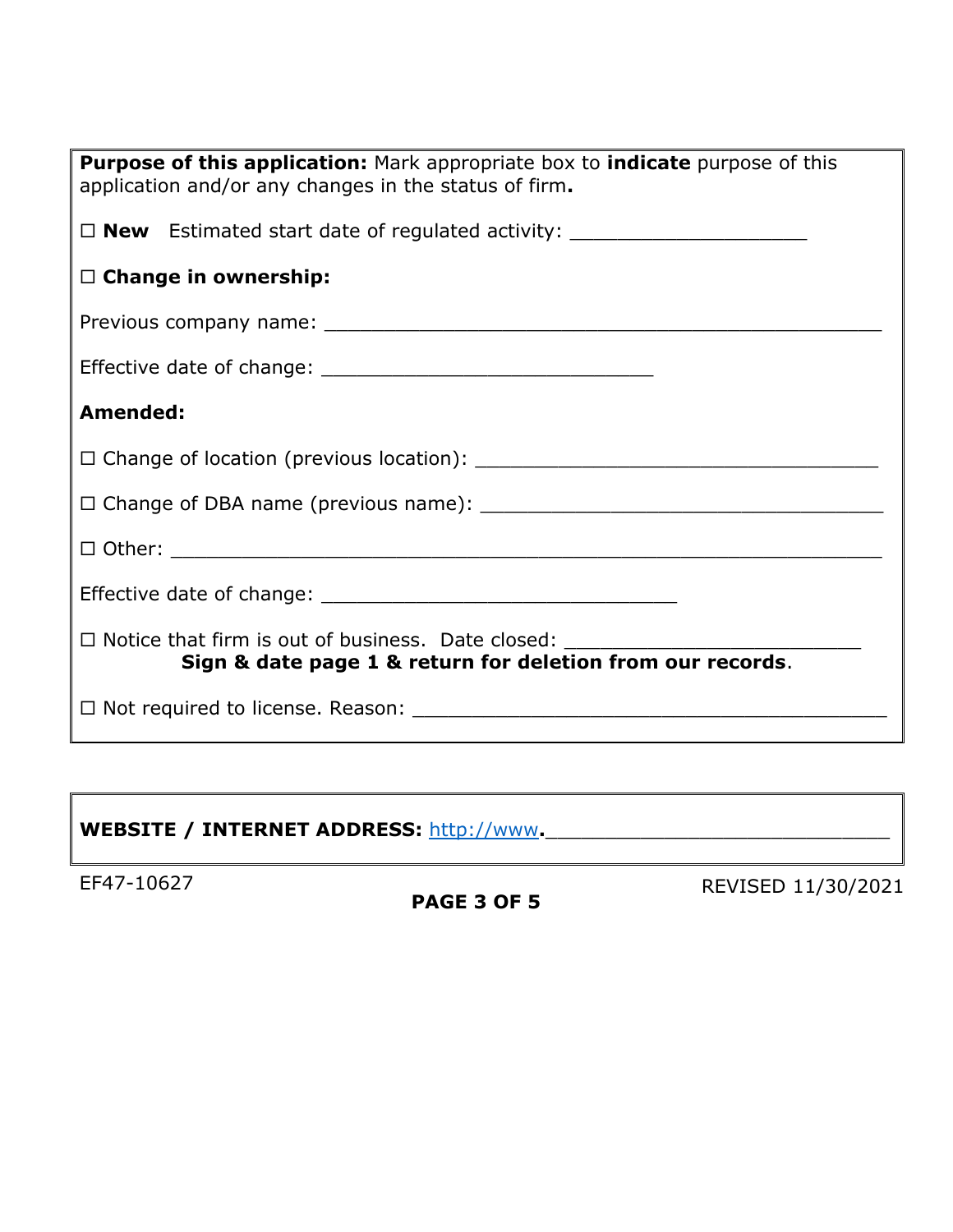| <b>Mailing address information.</b> The license and inspection billing will be sent to the<br>address below. |
|--------------------------------------------------------------------------------------------------------------|
|                                                                                                              |
|                                                                                                              |
|                                                                                                              |
| Name of application preparer (contact person):                                                               |
|                                                                                                              |
|                                                                                                              |
|                                                                                                              |

**License Holder Information:** Please list the 11 digit state Taxpayers Number on file with the Texas Comptroller of Public Accounts and the 9 digit Employee Identification Number (EIN).

\_\_\_\_\_\_\_\_\_\_\_\_\_\_\_\_\_\_\_\_\_\_\_\_\_\_\_\_\_\_\_\_\_\_\_\_\_\_\_\_\_\_\_\_\_\_\_\_\_\_\_\_\_\_\_\_\_\_\_\_\_\_\_\_\_\_\_\_

Taxpayer number **EIN** number

For the information below, complete the **box** that applies to the ownership of the license.

## **Sole Owner** / **Proprietorship**

Name of sole owner: \_\_\_\_\_\_\_\_\_\_\_\_\_\_\_\_\_\_\_\_\_\_\_\_\_\_\_\_\_\_\_\_\_\_\_\_\_\_\_\_\_\_\_\_\_\_\_\_\_\_

## **University/College County/Department Family Trust**

Name of entity

\_\_\_\_\_\_\_\_\_\_\_\_\_\_\_\_\_\_\_\_\_\_\_\_\_\_\_\_\_\_\_\_\_\_\_\_\_\_\_\_\_\_\_\_\_\_\_\_\_\_\_\_\_\_\_\_\_\_\_\_\_\_\_\_\_\_\_ President / Officer

EF47-10627 REVISED 11/30/2021

\_\_\_\_\_\_\_\_\_\_\_\_\_\_\_\_\_\_\_\_\_\_\_\_\_\_\_\_\_\_\_\_\_\_\_\_\_\_\_\_\_\_\_\_\_\_\_\_\_\_\_\_\_\_\_\_\_\_\_\_\_\_\_\_\_\_\_